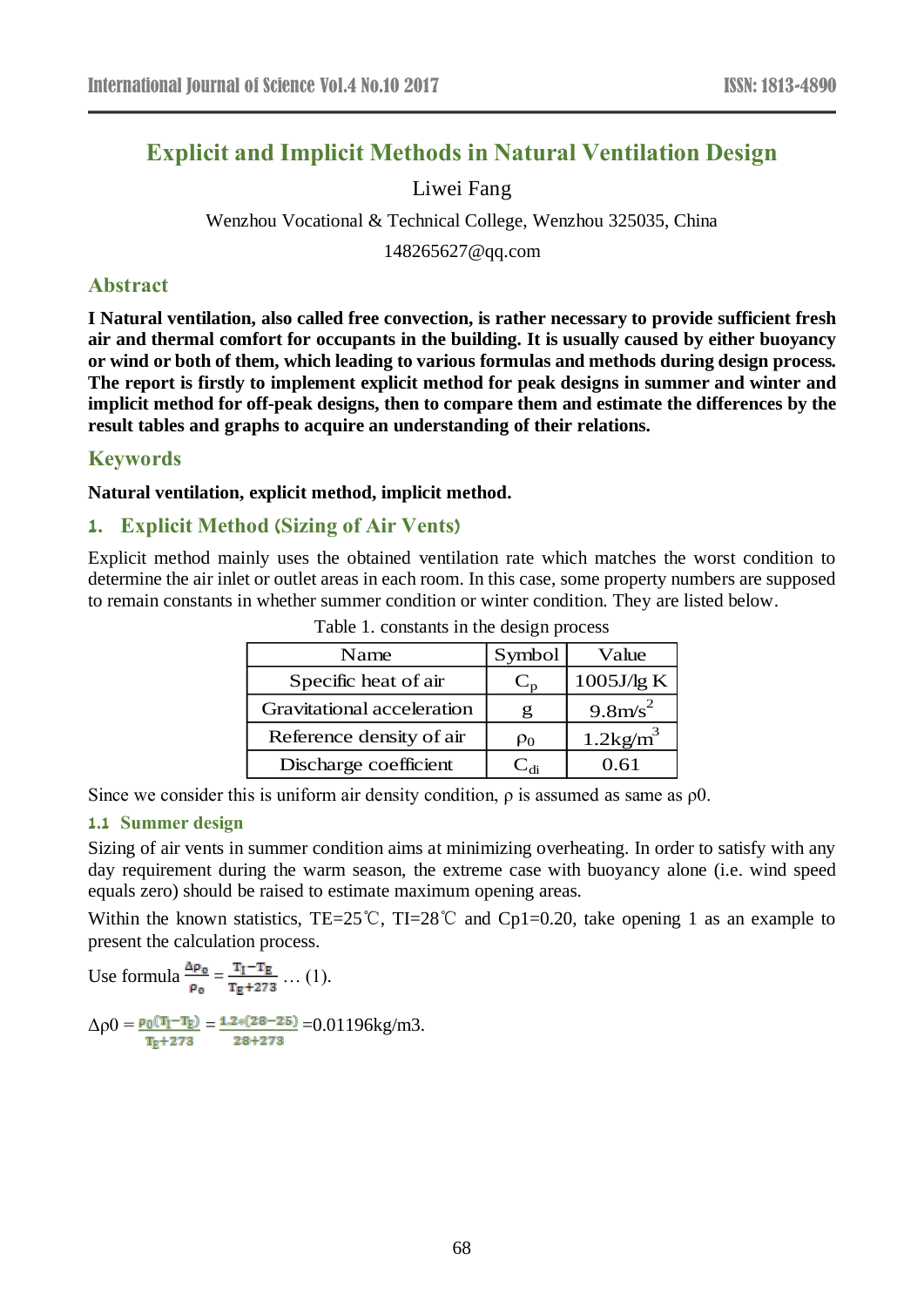

Figure 1: flow pattern of the office building

See the flow pattern in Figure 1, opening 1, 2, 3, 4, 5 and 6 are inlet vent and opening 7 is outlet vent. Thus a feasible approach to specifying  $\Delta p0$  is based on the assumption  $\Delta p3 = -\Delta p7$ , using  $\Delta p i = \Delta p0$  –  $Δρ0gzi$  ... (2) to indicate  $Δp3$  and  $Δp7$ .

 $Δp0 – Δp0gz3 = Δp0 – Δp0gz7$ 

 $\Delta p0 = 0.5 \Delta \rho 0g(z3+z7) = 0.5*0.01196*9.8*(8.35+11.5) = 1.163Pa$ 

Then use equation (2) again to gain the value of  $\Delta p1$ .

 $\Delta p1 = \Delta p0 - \Delta p0gz1 = 1.163 - 0.01196 * 9.8 * 1.85 = 0.9462 Pa$ 

(Note: apparently the magnitude by hand calculation is a little different from the number in the following table, which is because the accuracy in the example is not same with the ones by Excel software. Same reason for following differences.)

According to the constraints, the office floor area is dependent on the length and width of each office. Meanwhile, it demands to limit heat gain to 30W/m2. Therefore the heat gain for each office=15\*25\*30=11250W. Combined this with another formula which also presents heat loss H= $pCp$  qi $\Delta T$ ... (3) to determine ventilation rate of each office.

q1=H/( $pCp\Delta T$ )=11250/(1.2\*1005\*3)=3.11m3/s

(Note: Office 1 to 6 have the same inlet flow rate and the sum is the outlet flow rate of the central atrium, 3.11\*6=18.66m3/s.)

Applying equation CdiAi= $\frac{q_i}{s_i} \sqrt{\frac{p}{2|\Delta p_i|}}$  ... (4).

$$
Cd1A1 = \frac{q_1}{s_1} \sqrt{\frac{\rho}{2|\Delta p_1|}} = \frac{3.11}{1} \sqrt{\frac{1.2}{2*0.9462}} = 2.4765 \text{m}2
$$

A1=2.4765/0.61=4.060m2.

Repeat the same procedure to know area of each opening and the result is shown in Table 1 below.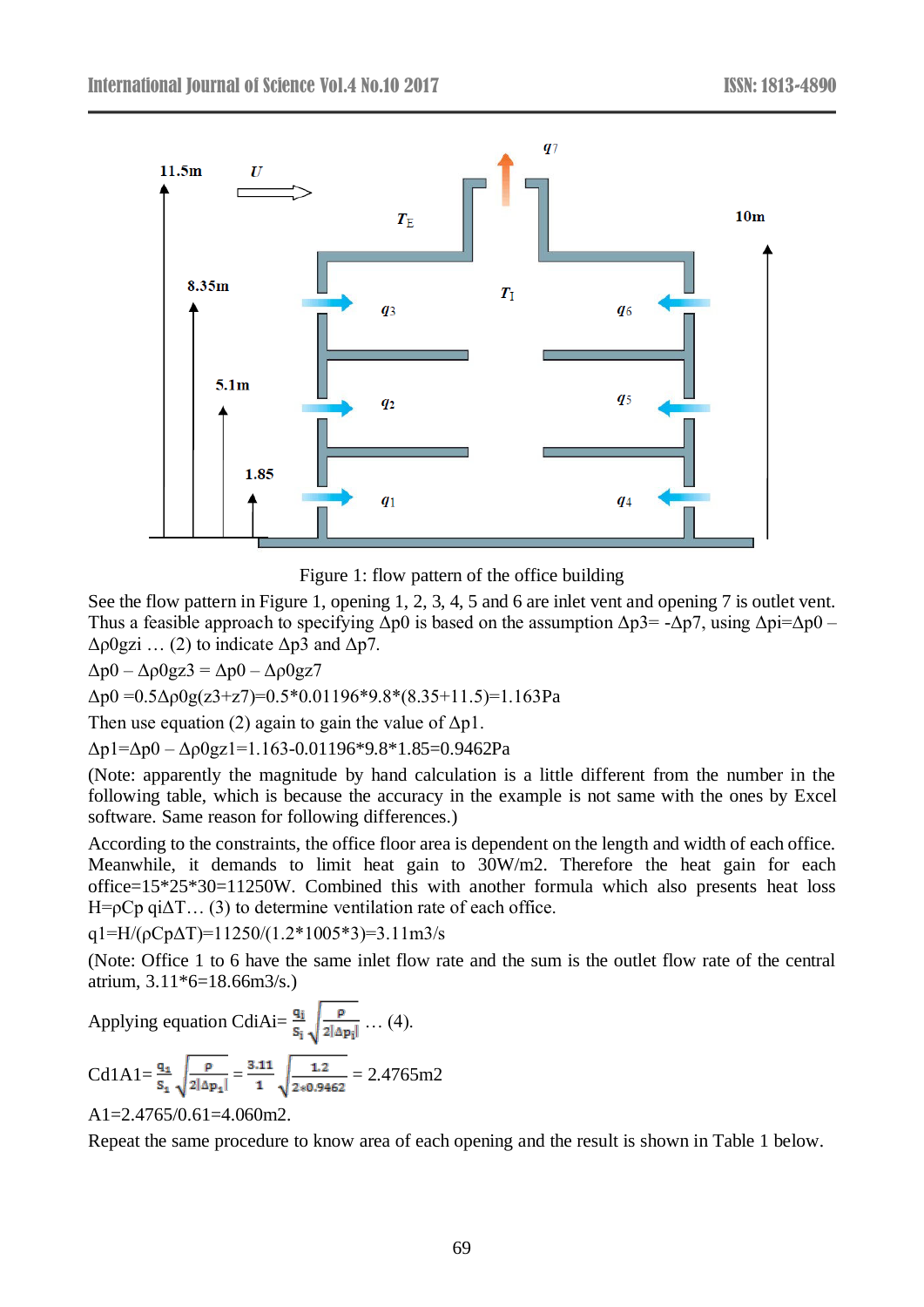| $14010$ $\mu$ , $1540$ , $14010$ $\mu$ , $14010$ |                                |          |                   |              |       |                   |                           |                 |                          |  |  |
|--------------------------------------------------|--------------------------------|----------|-------------------|--------------|-------|-------------------|---------------------------|-----------------|--------------------------|--|--|
| Opening                                          | $\mathop{\rm Zi}\nolimits$ [m] | $C_{pi}$ | $q_i [m^3s^{-1}]$ | Flow pattern | $S_i$ | $\Delta p_i$ [Pa] | $CdiAi$ [m <sup>2</sup> ] | C <sub>di</sub> | Ai $\text{[m}^2\text{]}$ |  |  |
|                                                  | 1.85                           | 0.2      | 3.11              | Inward       | $+1$  | 0.9465            | 2.4762                    | 0.61            | 4.059                    |  |  |
| 2                                                | 5.1                            | 0.35     | 3.11              | Inward       | $+1$  | 0.5655            | 3.2034                    | 0.61            | 5.251                    |  |  |
| 3                                                | 8.35                           | 0.25     | 3.11              | Inward       | $+1$  | 0.1846            | 5.6068                    | 0.61            | 9.192                    |  |  |
| 4                                                | 1.85                           | $-0.1$   | 3.11              | Inward       | $+1$  | 0.9465            | 2.4762                    | 0.61            | 4.059                    |  |  |
| 5                                                | 5.1                            | $-0.1$   | 3.11              | Inward       | $+1$  | 0.5655            | 3.2034                    | 0.61            | 5.251                    |  |  |
| 6                                                | 8.35                           | $-0.1$   | 3.11              | Inward       | $+1$  | 0.1846            | 5.6068                    | 0.61            | 9.192                    |  |  |
| 7                                                | 11.5                           | $-0.45$  | $-18.66$          | Outward      | $-1$  | $-0.1846$         | 33.6410                   | 0.61            | 55.149                   |  |  |

Table 2. Buoyancy alone in summer

#### **1.2 Winter design**

In this case, the worst condition should be the combination of wind and buoyancy, since that it would lead to the maximum heat loss. Within new environmental conditions, some data should be changed.

Opening 1 for instance, use equation (1) to compute

 $\Delta \rho 0 = \frac{\rho_0 (T_I - T_E)}{T_E + 273} = \frac{1.2*(20-0)}{0+273} = 0.08791 \text{kg/m3}.$ 

Use equation (2) to determine  $\Delta p0$ , the method introduced before still works here, which means  $\Delta p3$ and  $\Delta p$ 7 achieve the identical absolute value but opposite signs. However expression for  $\Delta p$ i is altered because of the existence of wind,

$$
\Delta p_i = \Delta p_0 - \Delta p_0 g z_i + 0.5 p_0 U^2 C_{pi} \dots (5).
$$
  
As a consequence,  $\Delta p_0 - \Delta p_0 g z_3 + 0.5 p_0 U^2 C_{pi} = -(\Delta p_0 - \Delta p_0 g z_7 + 0.5 p_0 U^2 C_{pi})$ .  
 $\Delta p_0 = 0.5 \Delta p_0 g (z_3 + z_7) - 0.5 * 0.5 p_0 U^2 (C_{pi} + C_{pi} - 0.5)$   
= 0.5 \* 0.08791 \* 9.8 \* (8.35 + 11.5) - 0.5 \* 0.5 \* 1.2 \* 52 \* (0.25 - 0.45) = 10.051 Pa  
Next find  $\Delta p_1$  from equation (5) as wind speed is 5 m/s

Δp1=Δp0 – Δρ0gz1+0.5ρ0U2Cp1

=10.051-0.08791\*9.8\*1.85+0.5\*1.2\*52\*0.2=11.4572Pa

The maximum number of people is 40 in each room and at least ventilation rate per person 8l/s is necessarily needed. Accordingly, flow rate is 8\*40=320l/s=0.32m3/s.

(Note: Office 1 to 6 have the same inlet flow rate and the sum is the outlet flow rate of the central atrium, 0.32\*6=1.92m3/s.)

By equation (4) Cd1A1= $\frac{q_1}{s_1}$  $\sqrt{\frac{\rho}{2|\Delta p_1|}} = \frac{0.32}{1}$  $\sqrt{\frac{1.2}{2*11.4572}} = 0.0732 \text{m}2$ 

A1=0.0732/0.61=0.120m2.

Repeat the same procedure and the result is shown in Table 2 below.

|               |          |              |                       | ┙            |       |                   |                               |          |                        |
|---------------|----------|--------------|-----------------------|--------------|-------|-------------------|-------------------------------|----------|------------------------|
| Opening       | $Z_i[m]$ | $C_{\rm pi}$ | $q_i$ [ $m^3s^{-1}$ ] | Flow pattern | $S_i$ | $\Delta p_i$ [Pa] | $C_{di}A_i$ [m <sup>2</sup> ] | $C_{di}$ | A <sub>i</sub> $[m^2]$ |
|               | 1.85     | 0.2          | 0.32                  | Inward       | $+1$  | 11.4564           | 0.0732                        | 0.61     | 0.120                  |
| $\mathcal{L}$ | 5.1      | 0.35         | 0.32                  | Inward       | $+1$  | 10.9068           | 0.0751                        | 0.61     | 0.123                  |
| 3             | 8.35     | 0.25         | 0.32                  | Inward       | $+1$  | 6.6071            | 0.0964                        | 0.61     | 0.158                  |
| 4             | 1.85     | $-0.1$       | 0.32                  | Inward       | $+1$  | 6.9564            | 0.0940                        | 0.61     | 0.154                  |
|               | 5.1      | $-0.1$       | 0.32                  | Inward       | $+1$  | 4.1568            | 0.1216                        | 0.61     | 0.199                  |
| 6             | 8.35     | $-0.1$       | 0.32                  | Inward       | $+1$  | 1.3571            | 0.2128                        | 0.61     | 0.349                  |
|               | 11.5     | $-0.45$      | $-1.92$               | Outward      | -1    | $-6.6063$         | 0.5786                        | 0.61     | 0.949                  |

Table 3. Wind and buoyancy combined in winter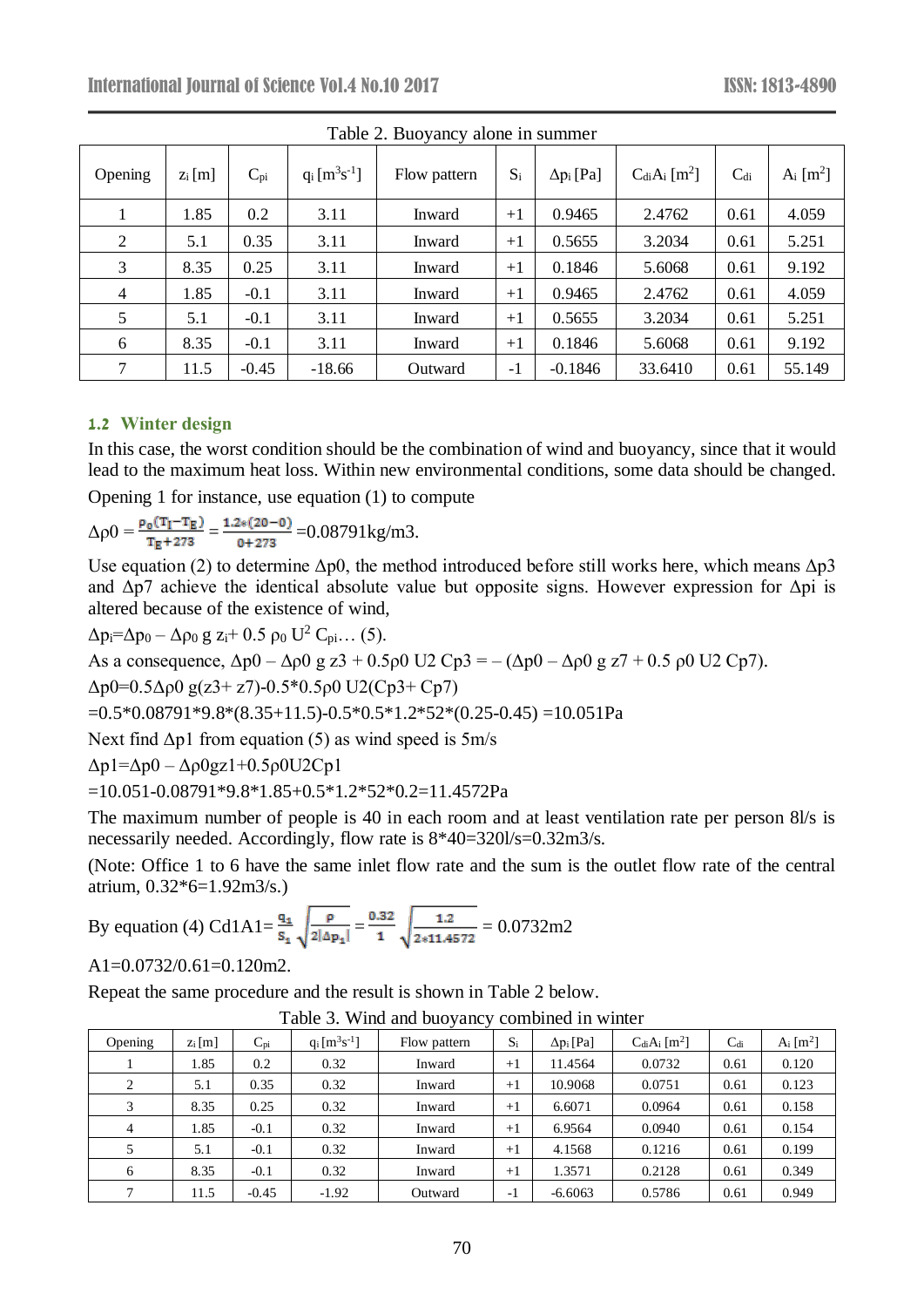# **2. Implicit Method (Off-design Calculations)**

Implicit method with given opening areas and weather information is implemented through iteration process to find out flow rates. Air vent size acquired from explicit method above is regarded as known data, as well as the constaents in List 1. The only way is to input correct numbers and start the simple Excel program of implicit method. After it cease, collect the statistics needed.

# **3. Off-peak summer design**

Input area size, Cpi and zi of opening 1 to 7, TE, TI and U. Also type 10Pa as the initial value for  $\Delta p0$ , permeability 0.001m3/h/m2 instead of zero, the step size for each iteration -0.002Pa and the convergence criterion 0.2%. Run the program and obtain the new numbers of qi, then compare them with the original values in buoyancy alone condition. See Table 3, obviously, the magnitude of flow rates with wind speed at 3m/s are all much larger than the ones with buoyancy alone respectively. The extra air ventilation perhaps causes draughts and discomfort, which is not expected.

| Same A <sub>7</sub> $(55.149m^2)$ |      | $\left[ q_1 \, [\text{m}^3/\text{s}] \, \right] q_2 \, [\text{m}^3/\text{s}] \, \left[ q_3 \, [\text{m}^3/\text{s}] \, \right] q_4 \, [\text{m}^3/\text{s}] \, \left[ q_5 \, [\text{m}^3/\text{s}] \, \right] q_6 \, [\text{m}^3/\text{s}] \, \left[ q_7 \, [\text{m}^3/\text{s}] \, \right]$ |      |  |          |
|-----------------------------------|------|-----------------------------------------------------------------------------------------------------------------------------------------------------------------------------------------------------------------------------------------------------------------------------------------------|------|--|----------|
| Wind speed 3m/s                   | 6.05 | 8.28                                                                                                                                                                                                                                                                                          | 4.47 |  | $-45.02$ |
| Buoyancy alone                    |      |                                                                                                                                                                                                                                                                                               |      |  | $-18.66$ |

Table 4. With the same A7, qi at the distinct situations.

Hence, to regulate qi in each office by altering A7 from 10m2 to 60m2, select 5 as the number of interval, list the results in Table 4 and create Graph 1 to illustrate the correlation.

| $A_7$ [m <sup>2</sup> ] | $q_1$ [m <sup>3</sup> /s] | $q_2 \,[\mathrm{m}^3/\mathrm{s}]$ | $q_3 [m^3/s]$ | $q_4 [m^3/s]$ | $q_5 [m^3/s]$ | $q_6$ [m <sup>3</sup> /s] |
|-------------------------|---------------------------|-----------------------------------|---------------|---------------|---------------|---------------------------|
| 55.149                  | 3.11                      | 3.11                              | 3.11          | 3.11          | 3.11          | 3.11                      |
| 10                      | 4.32                      | 6.21                              | 8.35          | 1.44          | $-1.75$       | $-5.44$                   |
| 15                      | 4.58                      | 6.51                              | 9.03          | 2.09          | 0.90          | $-4.20$                   |
| 20                      | 4.84                      | 6.82                              | 9.71          | 2.62          | 2.23          | $-2.20$                   |
| 25                      | 4.98                      | 6.99                              | 10.07         | 2.88          | 2.71          | 1.56                      |
| 30                      | 5.20                      | 7.25                              | 10.61         | 3.23          | 3.31          | 3.69                      |
| 35                      | 5.41                      | 7.51                              | 11.16         | 3.57          | 3.85          | 5.05                      |
| 40                      | 5.61                      | 7.75                              | 11.64         | 3.86          | 4.30          | 6.05                      |
| 45                      | 5.78                      | 7.95                              | 12.06         | 4.11          | 4.66          | 6.82                      |
| 50                      | 5.92                      | 8.13                              | 12.41         | 4.31          | 4.95          | 7.42                      |
| 55                      | 6.04                      | 8.27                              | 12.71         | 4.47          | 5.19          | 7.90                      |
| 60                      | 6.15                      | 8.40                              | 12.96         | 4.61          | 5.38          | 8.30                      |

Table 5. Changes of qi against different A7

According to Graph 1 below, generally the raise of outlet vent area would bring in the increasing of flow rates of q1, q2, q3, q4, q5 and q6 individually. Some enhance steadily with a roughly identical gradient, acting more like linear growth, such as q1, q2, q3 and q4. While the others q5 and q6 involving a sudden rapid ascent are displayed more like curvilinear growth.

Furthermore from the graph, the points of q1, q2, q3 and q4 are all above x axis but some points at the start stage of q5 and q6 are below x axis (negative value), which means their flow pattern is outward, different from the original ones in explicit section. By logical analysis, this occurrence is probable because outlet vent area in the atrium begin at 10m2, much less than previous value 55.149m2, leading to the reduction of outward ventilation which need to distribute to other openings. And the openings in higher floor at the leeward side would be undertake the responsibility of outflow with higher possibility, for example, q6 in the second floor at the leeward side plays as the major role for outward ventilation when A7 is rather small, except q7.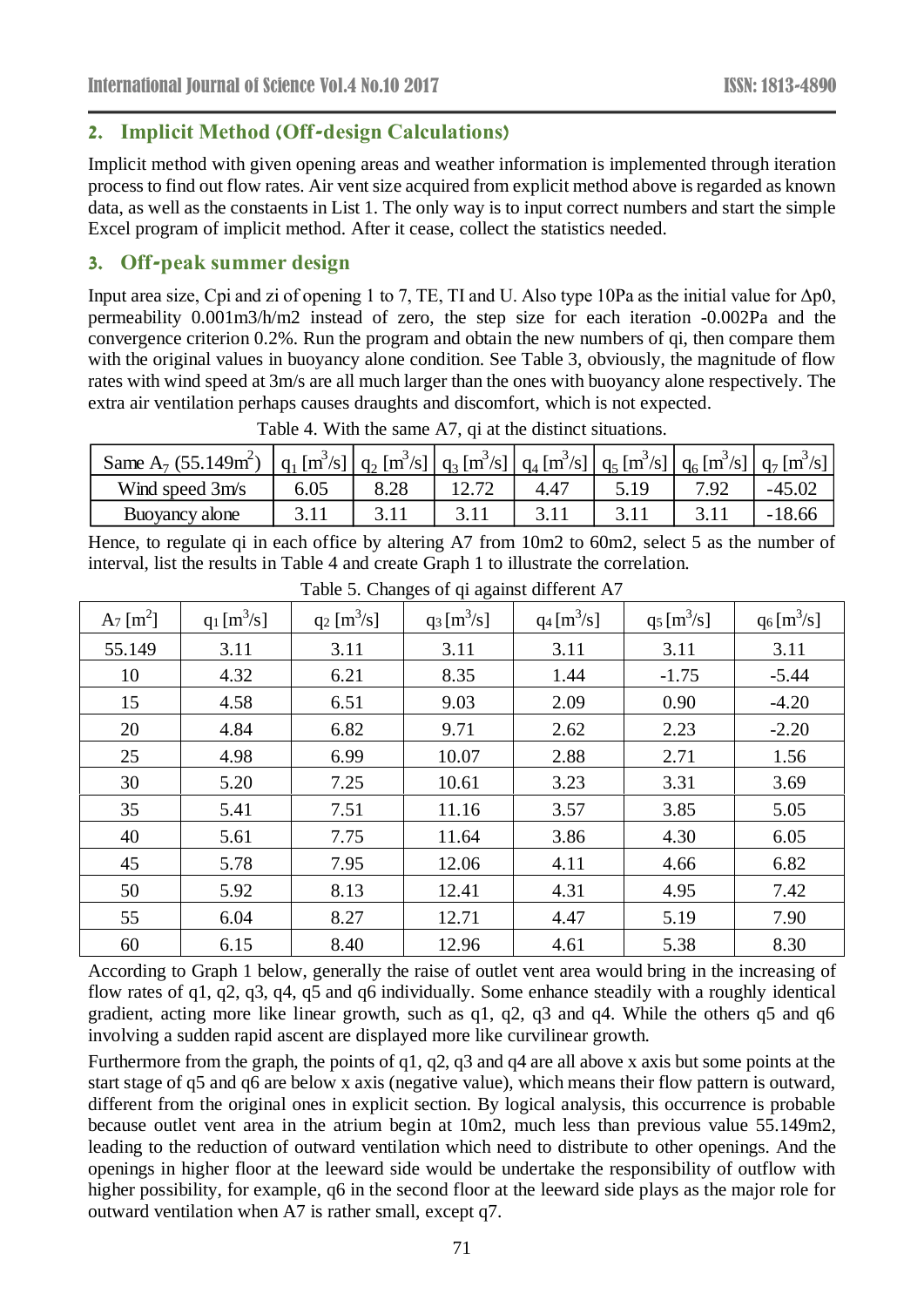

Figure 2. Changes of qi against different A7

To ensure fresh air into each office, q1, q2, q3, q4, q5 and q6 should all be positive. The intersection point of changes of q6 and x axis is located in the range of 20m2 to 25m2. Input the approximate numbers, 23 in this case, into the blank of A7 in the Implicit program to gain more accurate number until q6 is positive and closest to zero. Finally, A7 turns out to be 23.451m2 and q6 0.45013m3/s. Calculate the percentage change in area required by formula:  $%=(original A7 - new A7)/original$ A7=(55.149-23.451)/55.149=57.48%.

Then to ensure that the flow rates in 6 offices are more than 3.11m3/s individually as demanded, find out new A7 in this situation by the method mentioned before using the black line of flow rate at 3.11m3/s instead of x axis. Moreover, also check q7 to ensure it is larger than 18.66m3/s. A7 is 28.334m2 at last and the others are listed below in Table 5 to provide evidence that it matches the requirement.

|                           | <b>1 AUR 0. OF WHEN TV 13 20.00 THIZ</b> |                           |                           |               |                           |               |  |  |  |  |  |
|---------------------------|------------------------------------------|---------------------------|---------------------------|---------------|---------------------------|---------------|--|--|--|--|--|
| $q_1$ [m <sup>3</sup> /s] | $q_2 \,[\mathrm{m}^3/\mathrm{s}]$        | $q_3$ [m <sup>3</sup> /s] | $q_4$ [m <sup>3</sup> /s] | $q_5 [m^3/s]$ | $q_6$ [m <sup>3</sup> /s] | $q_7 [m^3/s]$ |  |  |  |  |  |
| 5.12191                   | 7.15786                                  | 10.42709                  | 3.11152                   | 3.11165       | 3.11270                   | $-32.30078$   |  |  |  |  |  |
|                           |                                          |                           |                           |               |                           |               |  |  |  |  |  |

|  |  |  | Table 6. Qi when A7 is $28.334m2$ |
|--|--|--|-----------------------------------|
|--|--|--|-----------------------------------|

Percentage change = (55.149-28.334)/55.149=48.62%.

A quantity of environmental elements could influence the outlet flow rate, such as temperature and wind speed. Other impacts mainly come from the building itself, such as the structure (affect discharge coefficient) and number of occupants (affect the internal temperature).

Despite all these variables, the easiest control method of outlet ventilation rates is changing the size of openings by either manual operation or mechanical equipment or both of them. The outflow rate is changed while inward flow rate alters. People can flexibly open windows in proper size or close them according to their heat sensation. Installation which is sensitive to the temperature and humidity can act automatically to provide thermal comfort inside by adjust the degree of opening for windows.

Mechanical ventilation is aid for natural ventilation. Some extraction-only system is highly practical in controlling the outlet ventilation.

#### **3.1 Adventitious leakage at winter design**

Change TE, TI, U and Ai, Adjust  $\Delta p0$  by rising from 10Pa until the convergence criterion can be finished with positive sign and set permeability from 0.001m3/h m2 (regarded as zero leakage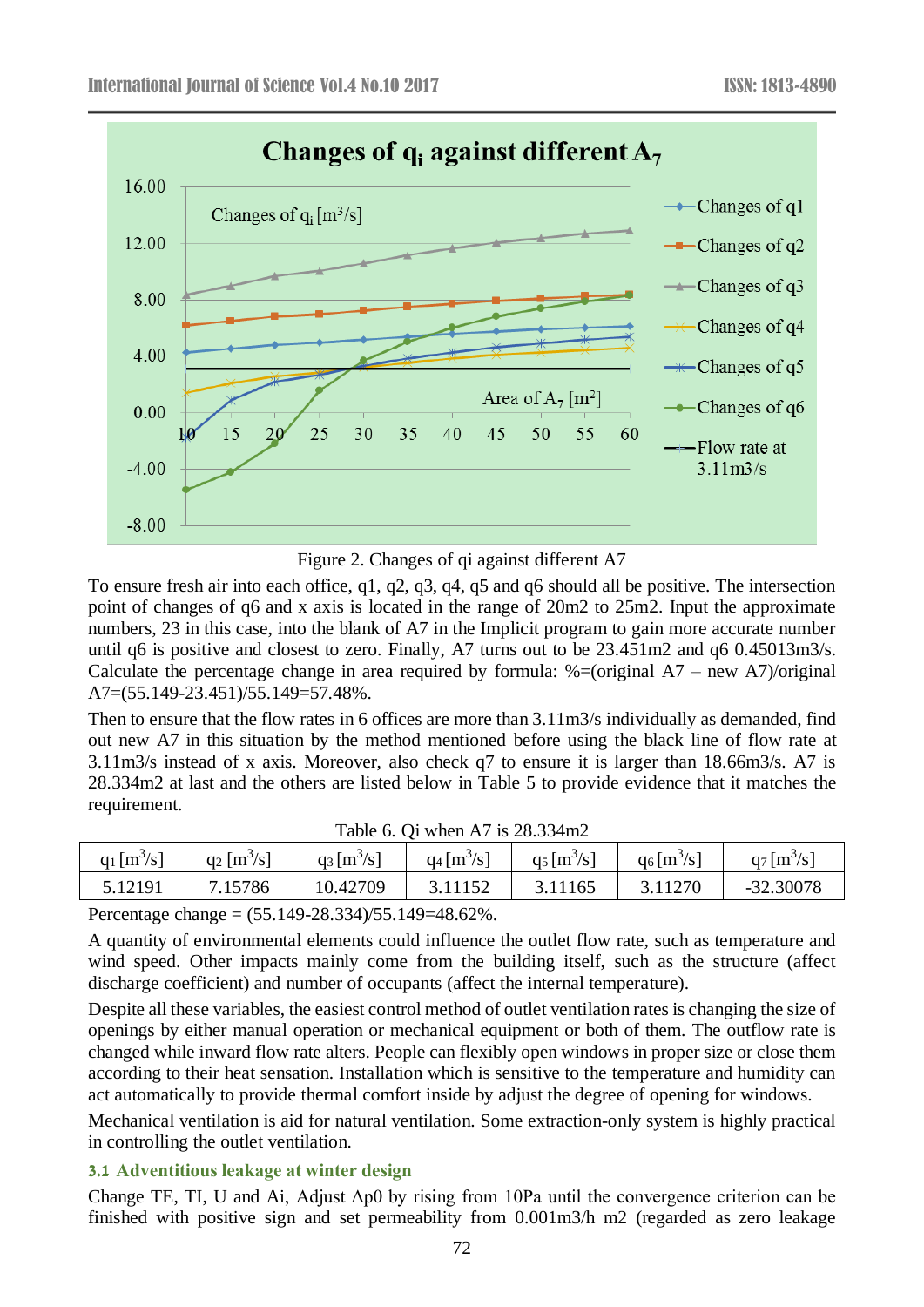condition) to 30m3/h m2 with an appropriate interval 3. Record the statistics, shown in Table 6 below and Graph 2.

| $\left \text{Permeability}\right _0$<br>$\left[\text{m}^3/\text{h}\,\text{m}^2\right]$                                      | 0.001 |  |  |  |  | 30 |
|-----------------------------------------------------------------------------------------------------------------------------|-------|--|--|--|--|----|
| $Q_{\text{FT}}$ [m <sup>3</sup> /s]   1.855   1.962   2.049   2.135   2.316   2.462   2.590   2.705   2.808   2.903   2.991 |       |  |  |  |  |    |

Table 7. Qi and QFT at different permeability in winter



Figure 3. QFT versus permeability

The function  $y = -4E-05x^3 + 0.0016x^2 + 0.0236x + 1.8597$  is the trend line of these scattered points, worked out by Excel program automatically.

When permeability is 7m3/h m2, QFT= -4\*10-5\*73+0.0016\*72+0.0236\*7+1.8597=2.090m3/s, and the percentage increase =  $(2.090-1.92)/1.92=8.85\%$ .

When permeability is 3m3/h m2, QFT= -4\*10-5\*33+0.0016\*32+0.0236\*3+1.8597=1.944m3/s.

Use implicit method again to get the heat loss at permeability of 3m3/h m2 and 7m3/h m2, which are 50.6433kW and 53.5348kW correspondingly.

Thus percentage change of heat  $loss = (53.5348-50.6433)/53.5348=5.40\%$ . It estimates that the less adventitious leakage, the lower heat loss it would have.

If use Equation (3) to compare heat loss instead the values gained from Excel,

$$
\frac{H_7 - H_8}{H_7} = \frac{\rho Cp \, q_7 \Delta T - \rho Cp \, q_8 \Delta T}{\rho Cp \, q_7 \Delta T} = \frac{q_7 - q_8}{q_7} = \frac{2.090 - 1.944}{2.090} = 6.98\%
$$

Very near to 5.4%. So both methods are feasible for computation.

#### **3.2 Off-design calculations**

Put 0.001 in the permeability blank, change the external temperature form 0℃ to 10℃ with 1℃ as the interval, and run the program to know the QF and to create graph QF versus  $\Delta T$  (i.e. TI-TE). Table 7 and Graph 3 are the consequences.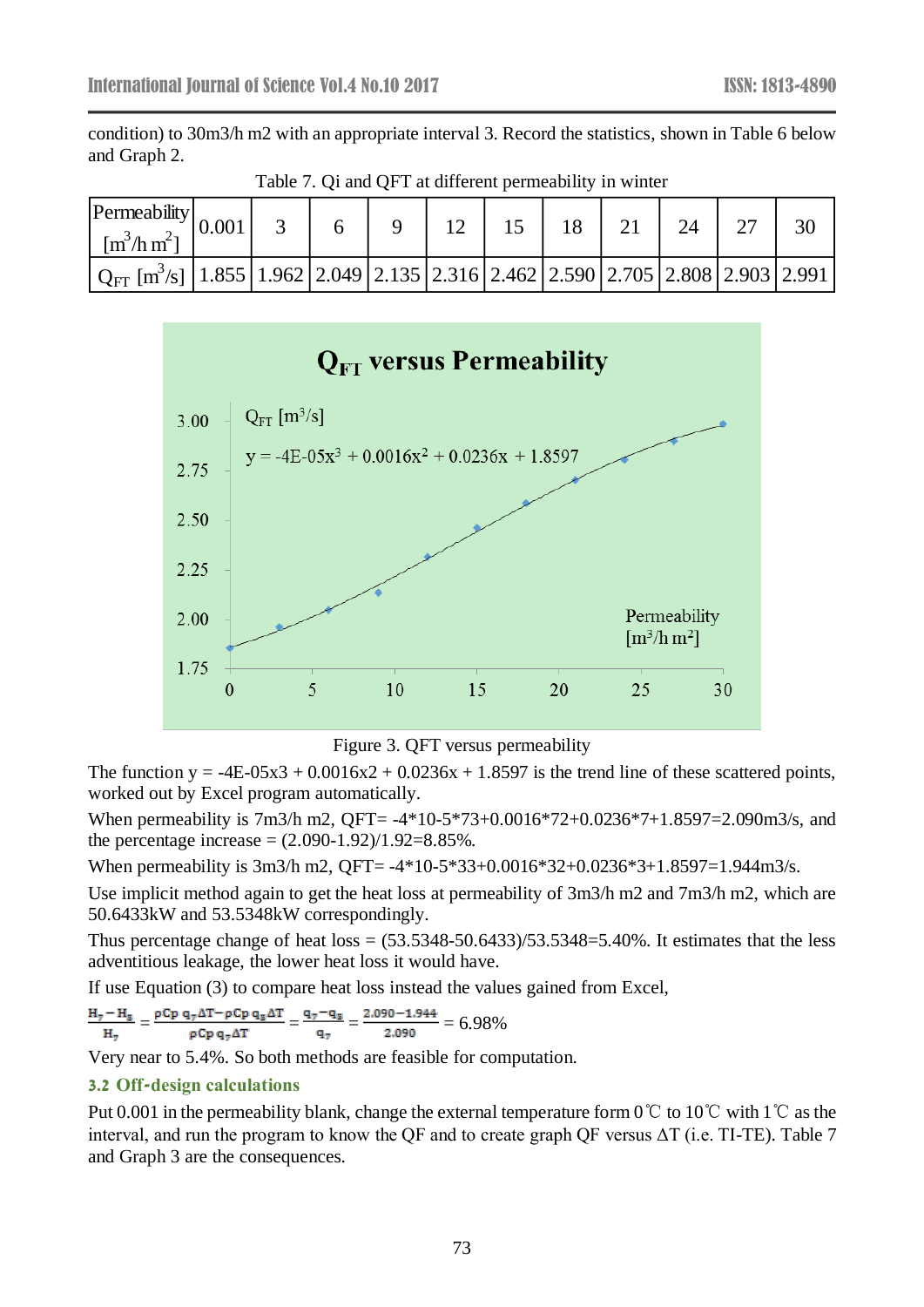| $1$ ave $\sigma$ . Or T against unterent TE (or unterent $\Delta T$ )                                                |  |    |  |  |                                  |  |  |  |  |  |  |
|----------------------------------------------------------------------------------------------------------------------|--|----|--|--|----------------------------------|--|--|--|--|--|--|
| $T_E$ [°C]                                                                                                           |  |    |  |  |                                  |  |  |  |  |  |  |
| $\Delta T$ [°C]   20                                                                                                 |  | 19 |  |  | 18   17   16   15   14   13   12 |  |  |  |  |  |  |
| $Q_{FT}$ [m <sup>3</sup> /s]   1.433   1.413   1.392   1.370   1.349   1.326   1.304   1.280   1.256   1.231   1.205 |  |    |  |  |                                  |  |  |  |  |  |  |

Table 8. QFT against different TE (or different ΔT)

With the function y = 0.0227x + 0.9825, when  $\Delta T$  is 17°C, QF=0.0227\*17 + 0.9825=1.3684 m3/s, which equivalent to the outlet air flow rate. The original air outlet flow obtained by explicit method at ΔT 20℃ is 1.92m3/s.

Use ventilation equation relating to the opening area, flow rate and temperature difference to determine the change in outlet area.

Equations in Case 1 (single-sided, two cents, buoyancy driven) and Case 2 (single-sided, single vent, buoyancy driven) of CIBSE AM10 (2005) both can be used in this condition. Take Case 1 formula as

an instance.  $A = \frac{q}{c_d} \sqrt{\frac{T_1 + 273}{\Delta T g h}} \dots (6)$ .

(Note: if using Case 2 formula, the result would remain the same.)

Thus compare the outlet vent area by cancelling the same elements. (Subscript o means original data and subscript n means new data).

$$
\frac{A_o}{A_n} = \frac{q_o}{q_n} \sqrt{\frac{\Delta T_n}{\Delta T_o}} = \frac{1.92}{1.3684} * \sqrt{\frac{17}{20}} = 1.2936
$$

The percentage increment in outlet area is 1.2936-1=29.36%. And the new area is An=Ao/1.2936=0.949/1.2936=0.734m2 and the change is 0.949-0.734=0.215m2.

Compute An to the implicit method when outside temperature is  $3^\circ$ C and permeability is zero. The result is 1.127m3/s, higher but close to 1.3684m3/s and the percentage difference is (1.3684-1.127)/1.3684=17.64%.

Return the outside temperature to 0℃ and raise permeability to 3m3/h m2, run the program again to find total inlet air flow, which is 1.990m3/s, a little higher than 1.92m3/s, the percentage change is  $(1.92 - 1.312)/1.92 = 31.67\%$ .

Alternative approach by using former explicit method by Equation 1, 2, 4 and 5.

$$
\Delta \rho 0 = \frac{\rho_0 (T_1 - T_E)}{T_E + 273} = \frac{1.2*(20 - 3)}{3 + 273} = 0.07391 \text{ kg/m3}
$$
  
\n
$$
\Delta p 0 - \Delta \rho 0 \text{ g } z3 + 0.5 \rho 0 \text{ U2 Cp3} = -(\Delta p 0 - \Delta \rho 0 \text{ g } z7 + 0.5 \rho 0 \text{ U2 Cp7})
$$
  
\n
$$
\Delta p 0 = 0.5 \Delta \rho 0 \text{ g} (z3 + z7) - 0.5*0.5 \rho 0 \text{ U2 (Cp3 + Cp7)}
$$
  
\n=0.5\*0.07391\*9.8\*(8.35+11.5)-0.5\*0.5\*1.2\*32\*(0.25-0.45) =7.729 Pa  
\n
$$
\Delta p 7 = \Delta p 0 - \Delta \rho 0 \text{ g } z 7 + 0.5 \rho 0 \text{ U } 2 \text{ Cp7}
$$
  
\n=7.729-0.07391\*9.8\*11.5+0.5\*1.2\*32\*(-0.45) =-3.031 Pa

Cd7A7= $\frac{q_7}{s_7}$  $\sqrt{\frac{p}{2|\Delta p_7|}} = \frac{-1.3684}{-1}$  $\sqrt{\frac{1.2}{2*3.031}} = 0.6088 \text{m}2$ 

A7=0.6088/0.61=0.998m2

So the absolute reduction is 0.998-0.949=0.049m2, and relative reduction is 0.049/0.949=5.16%.

Put the revised A7 into the spreadsheet, outlet flow rate is 1.415m3/s, a little higher than 1.3684m3/s, the percentage change is (1.415-1.3684)/1.3684=3.41%.